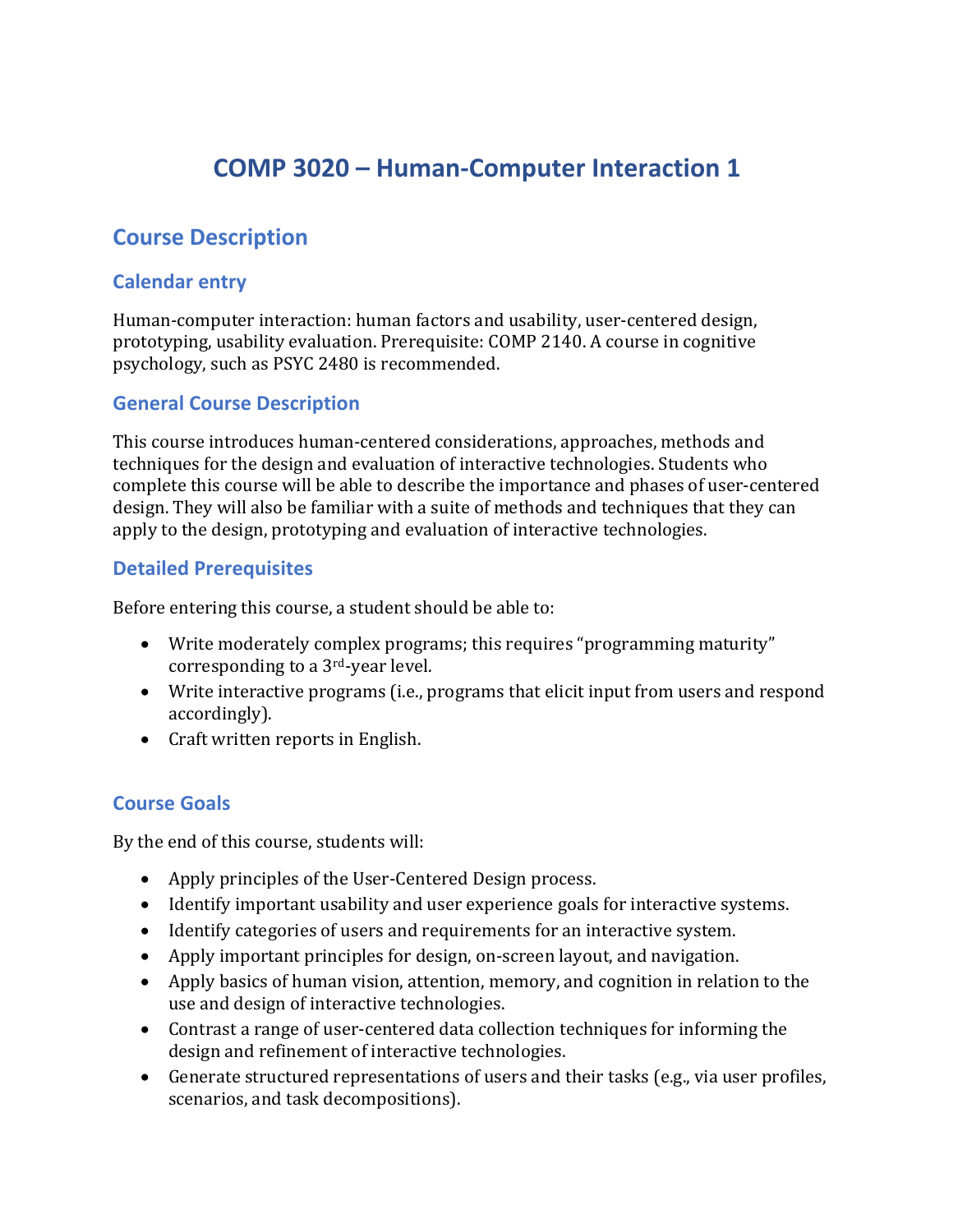- Compare and apply a variety of prototyping techniques.
- Be aware of important implementation concerns for interactive systems (e.g., choice of architecture, event handling and computational layout techniques).
- $\bullet$  Contrast a range of evaluation approaches and specific methods.
- Conduct evaluations on interactive systems.
- Describe common principles of universal usability.
- Apply course concepts in the context of a multi-stage group project.

## **Learning Outcomes**

## **Principles of User-Centered Design**

Students should be able to:

- 1. Describe the importance of user-centered design.
- 2. Provide examples of the impacts of poor design.
- 3. Describe factors that make design challenging (e.g., Designer's fallacy).
- 4. Identify the different phases of the UCD cycle.
- 5. Explain the iterative nature of design and evaluation.

## **Usability and User Experience Goals**

Students should be able to:

- 1. Describe and contrast important usability and user experience goals.
- 2. Critique a system in terms of supporting key usability and user experience goals.

#### **Users and Requirements**

Students should be able to:

- 1. Describe categories of users that should be considered in design.
- 2. Provide examples of different categories of users within the context of a particular interactive system.
- 3. Describe different categories of design-centric requirements for an interactive system.
- 4. Formulate design-centric requirements for a particular interactive system.

## **Informing Design via Data Collection and Structured Representations**

Students should be able to:

1. Describe, compare, and contrast a variety of methods for collecting data to inform design, e.g., using the IDEO terminology of Look, Ask and Try.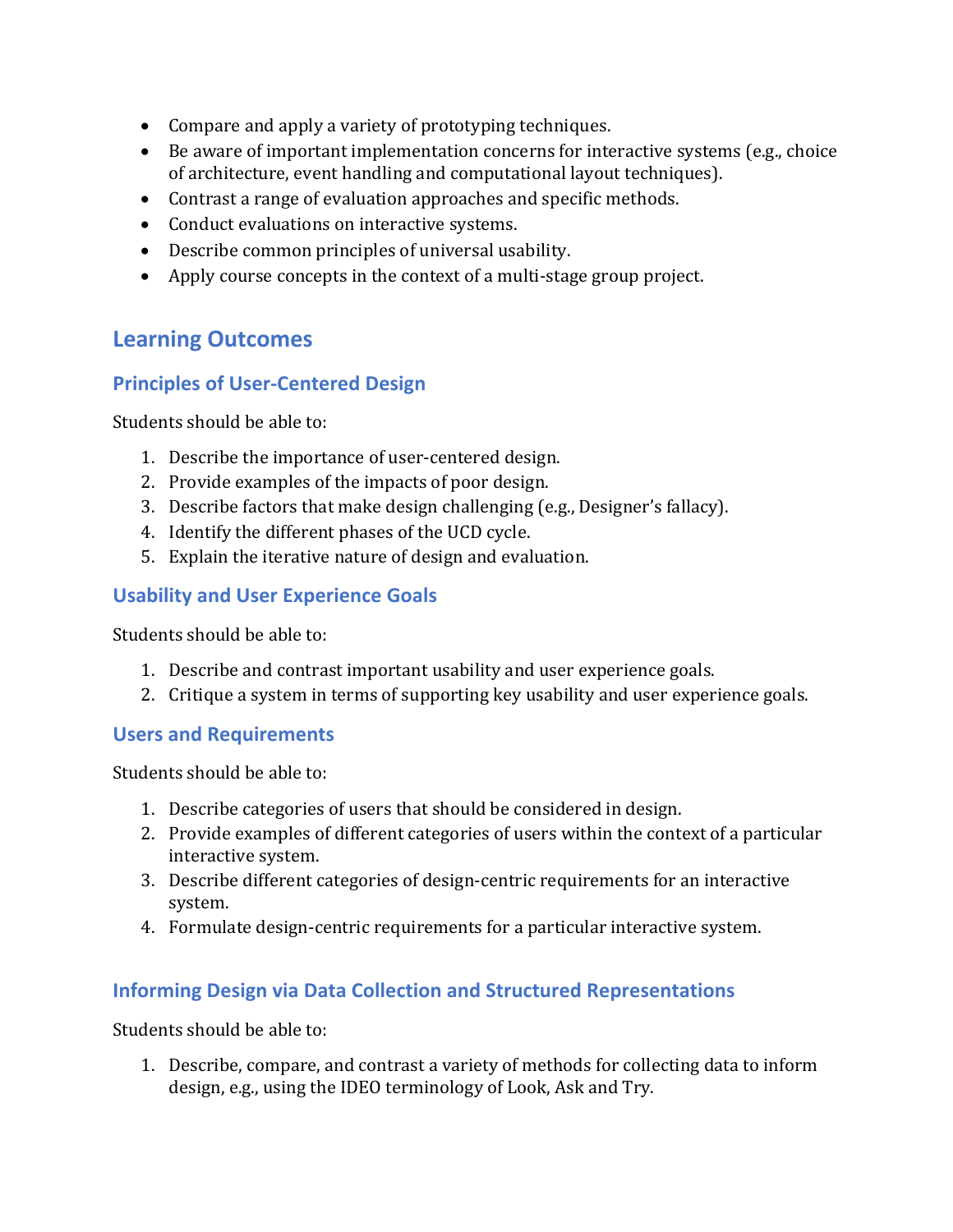- 2. Create structured representations of users and their tasks through techniques such as user profiles, scenarios, and task decompositions.
- 3. Apply data collection and representation methods in the context of a particular design task.

#### **Prototyping**

Students should be able to:

- 1. Describe the role of prototyping in the context of developing interactive technologies.
- 2. Compare and contrast low- and high-fidelity prototyping.
- 3. Compare and contrast vertical and horizontal prototyping.
- 4. Apply a range of prototyping techniques in the context of a particular design task.

#### **Human Abilities**

Students should be able to:

- 1. Describe characteristics of the human visual system and attention as they relate to working with interactive technologies.
- 2. Describe characteristics of how humans visually group items and recognize patterns, e.g., according to the Gestalt principles.
- 3. Describe characteristics of human memory as they relate to working with interactive technologies.
- 4. Describe characteristics of human cognition as they relate to working with interactive technologies.
- 5. Apply their knowledge of human vision, attention, memory, and cognition to interface design challenges.

## **Design Principles, Layout and Navigation**

Students should be able to:

- 1. Describe and apply a set of standard research based HCI design principles and heuristics that contribute towards effective interactive technologies.
- 2. Describe potential trade-offs amongst different design principles.
- 3. Describe and apply principles of supporting user navigation in interactive systems.
- 4. Describe and apply common techniques for effective visual layout.

## **Software Engineering for Interactive Technologies**

Students should be able to: